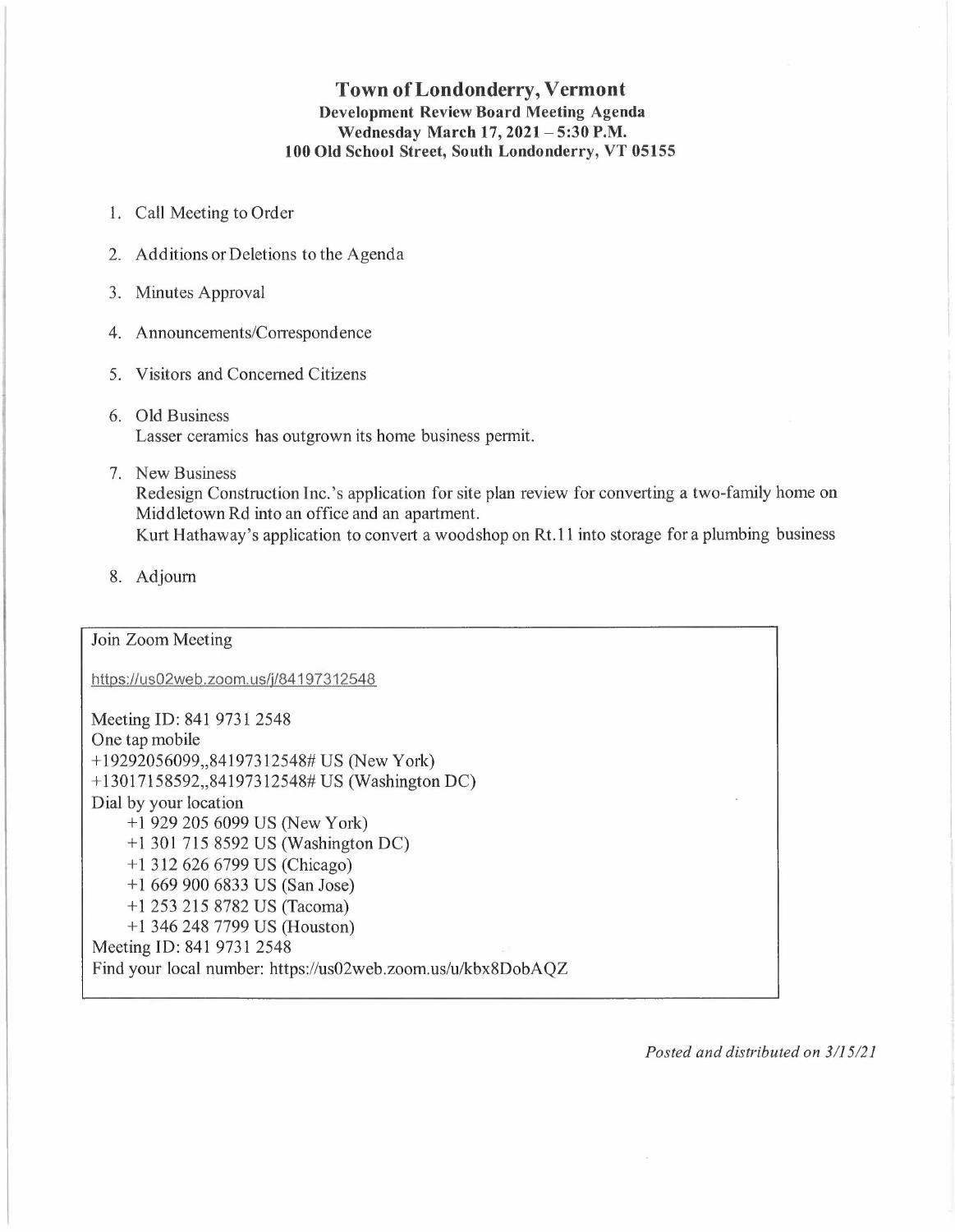# **Town of Londonderry Vermont Development Review Board Regular Meeting Minutes Wednesday, March 17,2021**

*Note: This meeting was held remotely online with no physical presence - all attendees participated by video or phone, per the instructions provided in the public hearing notice and in the agenda posted in advance of this meeting, as indicated within these meeting minutes.* 

**Board Members Present:** Esther Fishman Chair, Denis Pinkernell Co-Chair, Paul Abraham, Terry Hill, Chris Laselle, Bob Maisey.

### **Others in Attendance:**

Nash Lancaster prospective board member, Kurt and Preston Hathaway representing the Hathaway application, Bruce and Susan Coffee, abutters to the Hathaway application, Josh Wengerd representing the Redesign Construction and Sharon Crossman application.

Meeting called to order at 5:35

Covid protocols were discussed.

The chair asked for additions or deletions to the agenda, the chair said routine business would be moved until after the two hearings.

The February minutes were approved

### **Public Hearings**

Kurt Hathaway presented his application to convert an apartment/woodshop at 1347 Rt.11 into an apartment/storage for a plumbing business. There was discussion of the applicable zoning bylaws, and the long history of the property having a commercial use. There are only two abutters to this property, the nearest neighbor, the Coffees spoke at length and asked many questions of the board and the applicant.

Josh Wengerd presented his application to covert a two-family home at 2430 Middletown Rd into a home and an office. There was discussion of the applicable zoning bylaws, and of how many parking places would be required for an office where no meetings were held. The consensus that the requirements should be less than for a professional office, which is required to have as many parking spaces as a retail use. No members of the public spoke about the application. The question of whether the existing driveway was wide enough for travel and parking. Mr.Wengerd promised to measure the width and provide a new parking plan.

There was discussion of Lasser Ceramics having outgrown its home business permit.

The board went into deliberative session

The next meeting time and date were confirmed (4/21/21 at 5:30 P.M.)

The meeting was adjourned at 7:00

Respectfully submitted, Will Goodwin

Approved by the Development Review Board on April 21, 2021 -------~---"::;\_\_-=--------- Esther Fishman, Chair

amitted, Will Good<br> **e** Development Rev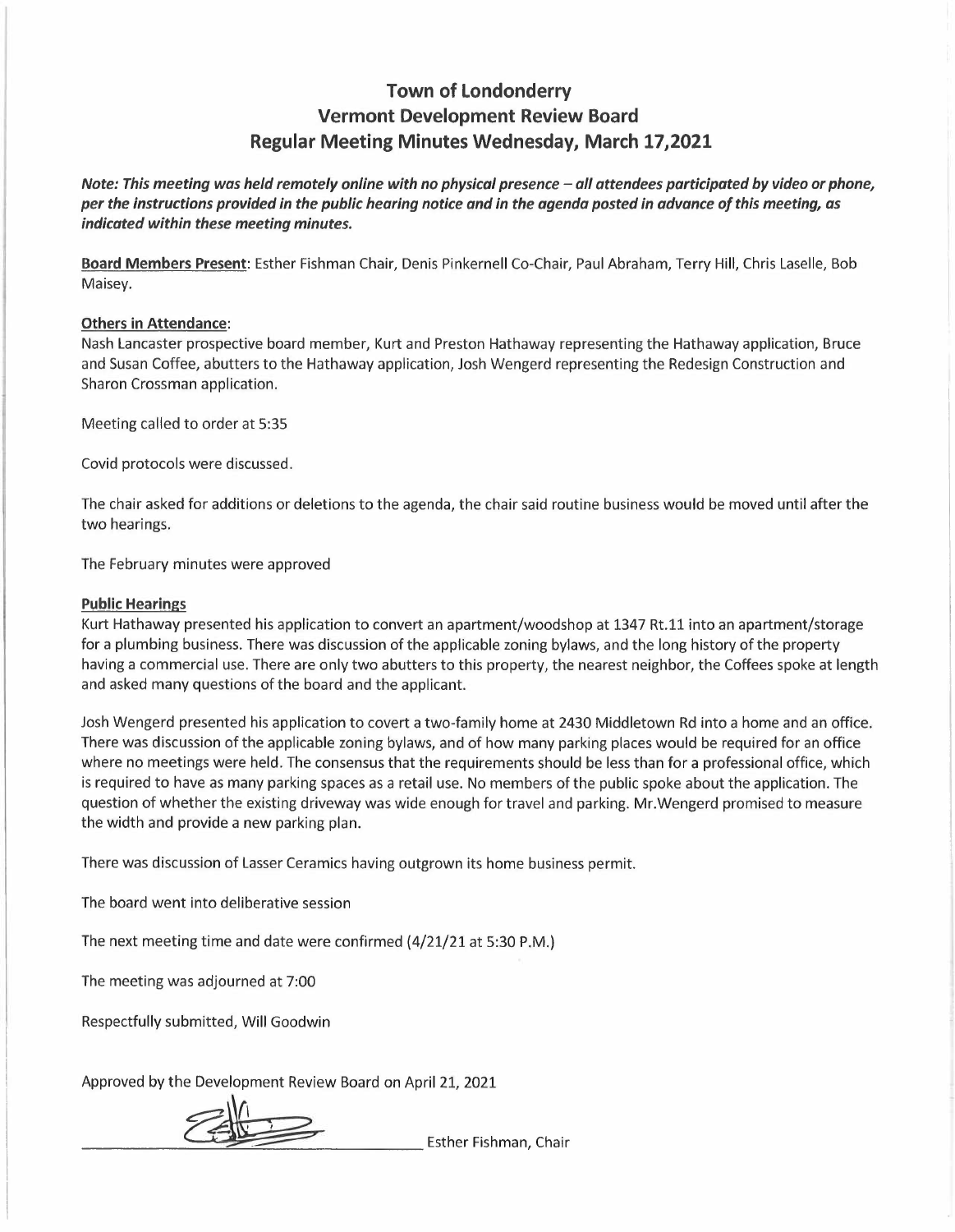### **TOWN OF LONDONDERRY VT.**

#### **DEVELOPMENT REVIEW BOARD**

Application for Site Plan Review Kurt Hathaway Storage for a Plumbing Business Permit Application No. 2021 #5 Location: 1347 Rt. 11 Parcel 1.0.#: 112028.000

#### **INTRODUCTION AND PROCEDURAL HISTORY**

This proceeding involves review of an application for conditional use submitted by Kurt and Brenda Hathaway under the Town of Londonderry Zoning Bylaw as adopted in 2009.

The application was received on 3/15/2021.

A copy of the application has been available at Londonderry Town Offices, or by contacting the Zoning Administrator.

On 3/3/2021, notice of a public hearing was published in the Vermont Journal (the hearing was warned before the application was complete)

On 3/3/2021 notice of a public hearing was posted at the following places:

a. The municipal clerk's office.

b. 1347 Rt 11, the public-right-of-way most nearly adjacent to the property for which the application was made.

c. The Londonderry and South Londonderry Post Offices.

On 3/3/2021 a copy of the notice of a public hearing was mailed to the applicant.

On 3/3/2021 a copy of the notice of public hearing was mailed to the owners of properties adjoining the property subject to the application (see attached)

The application was considered by the development review board at a public hearing on 3/17/2021.

Present at the hearing were the following members of the development review board. Esther Fishman (Chair), Bob Maisey, Terry Hill, Christopher Laselle, Denis Pinkernell, Paul Abraham.

Also attending were Will Goodwin Zoning Administrator, Nash Lancaster potential board member, Sharon Crossman, Kurt and Preston Hathaway applicants, Bruce and Susan Coffee, owners of land adjoining the proposed project, and Josh Wengerd representing a separate application,

During the course of the hearing the following exhibits were submitted to the development review board: Zoning Application, Site Development Plan Checklist, site plan.

These exhibits are available at: Londonderry Town Offices or by contacting the Zoning Administrator.

P.1 of 1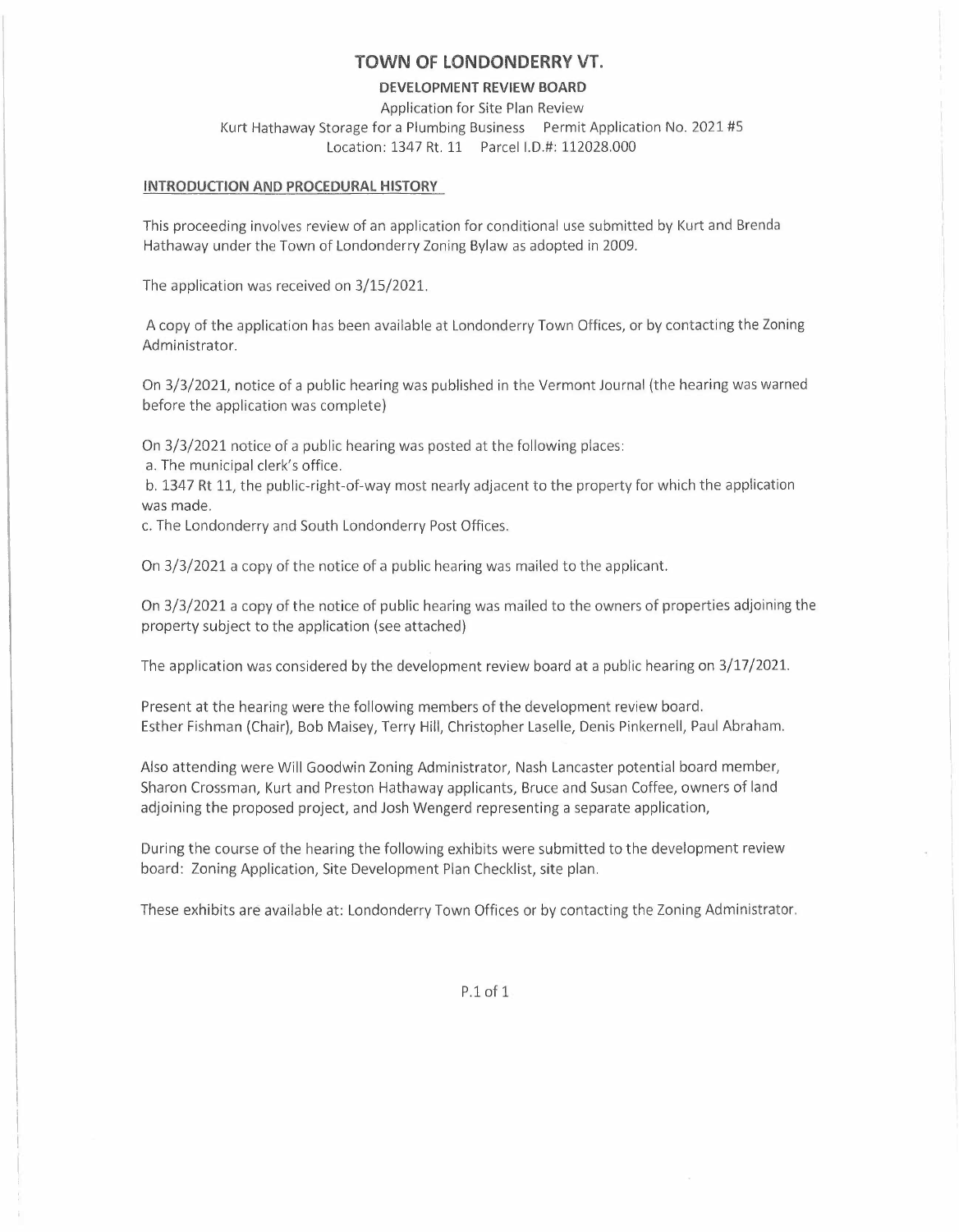### **TOWN OF LONDONDERRY VT.**

#### **DEVELOPMENT REVIEW BOARD**

Application for Site Plan Review Kurt Hathaway Storage for a Plumbing Business Permit Application No. 2021 #5 Location: 1347 Rt. 11 Parcel I.D.#: 112028.000

#### **FINDINGS:**

Based on the application, testimony, exhibits, and other evidence the development review board makes the following findings:

The applicant seeks a site plan review permit to convert a commercial woodshop into a storage building for a plumbing business, and to remodel an existing attached apartment.

The subject property is a 1.5-acre parcel located at 1347 Rt 11 in the Town of Londonderry, tax map parcel no. 112028.

The property is located in the Village Residential District as described on the Town of Londonderry Zoning Map on record at the Town of Londonderry municipal office and section 201 of the Zoning Bylaw.

Site Plan review is requested for a mixed use as defined in section 311 of the Londonderry Bylaws.

The application requires review under the following sections of the Town of Londonderry Zoning Bylaw: 311, 413, 504.

The proposed project will not change the character of the neighborhood, since there has been a commercial use at this location since the lot was subdivided.

The storage area is a grandfathered and therefore permitted use under Section 412.a, The apartment is a permitted use.

There is no anticipated increase in traffic from previous commercial uses. Parking and the loading area as shown in the site plan meet the requirements of section 413 of the bylaws. Extra room was left for delivery trucks to turn around, and for the storage of the businesses' four trailers.

The applicant will screen the project from his neighbor in the rear with trees, these neighbors were present at the hearing and said that they would prefer trees to a fence.

Exterior lighting will be limited to motion sensor lights, which Mr. Hathaway said would be aimed downward, and would not cause glare on the state highway or abutters property.

The project maintains the consistent building lines and setbacks recommended for the district.

**p.2 of 3**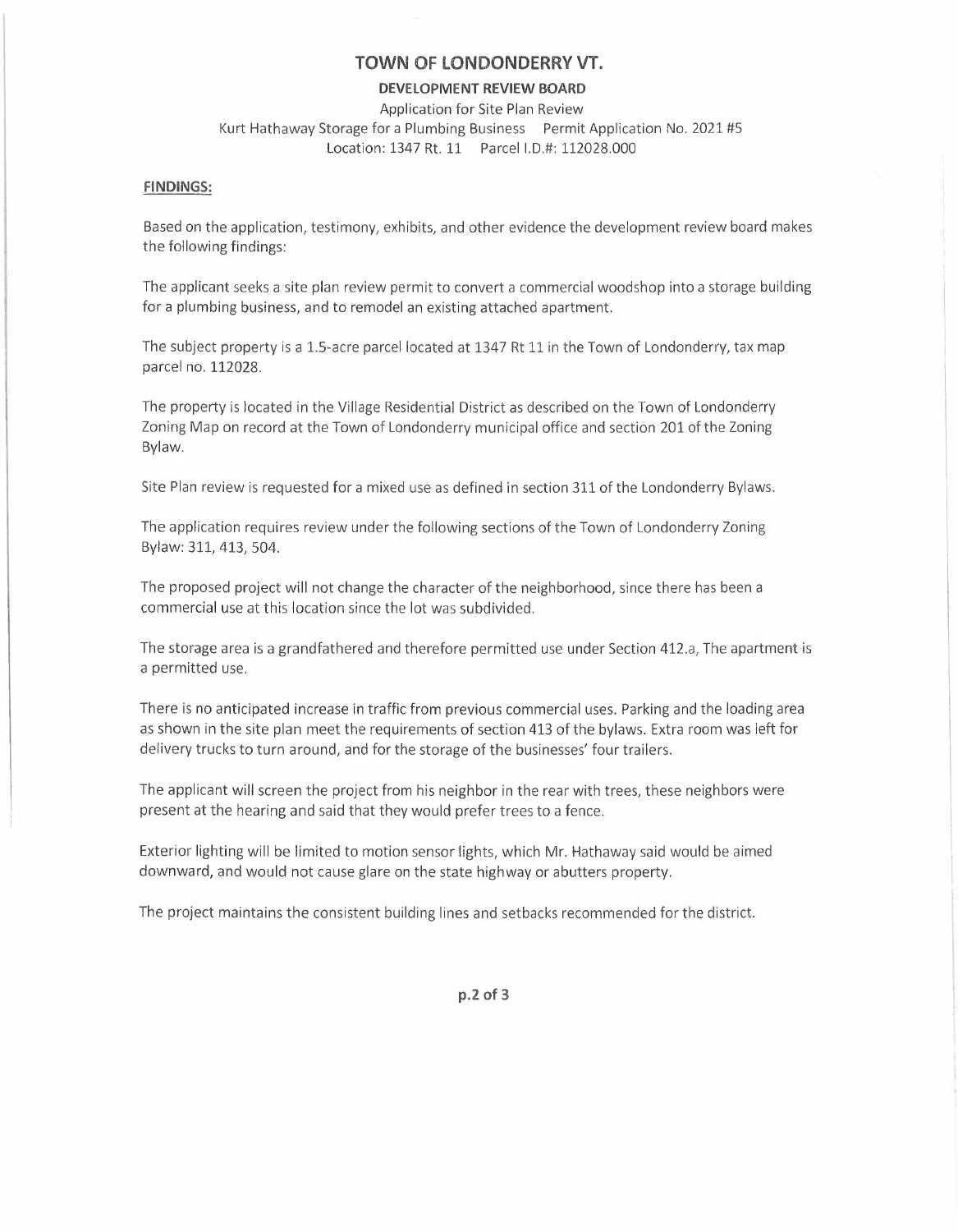### **TOWN OF LONDONDERRY VT.**

#### **DEVELOPMENT REVIEW BOARD**

Application for Site Plan Review Kurt Hathaway Storage for a Plumbing Business Permit Application No. 2021 #5 Location: 1347 Rt. 11 Parcel I.D.#: 112028.000

#### **DECISION:**

Based upon these findings, and subject to the conditions set forth below, the development review board grants the application for mixed use consisting of an apartment and storage for a plumbing business.

As conditioned, the proposed development meets the requirements of Sections 311, 413, and 504 of the Zoning Bylaw.

The application will not have an undue adverse impact the capacity of existing or planned community facilities.

The application will not have an undue adverse effect on the character of the area affected, as defined by Section 504.e.l of the Town of Londonderry Zoning Bylaw.

The application will not have an undue adverse effect on traffic and roads and highways in the vicinity.

The application will not have an undue adverse effect on utilization of renewable energy resources.

The development review board approves the application subject to the following conditions:

#### **CONDITIONS:**

Plant materials will be installed and maintained between the property and the Coffey residence to provide visual screening. Exterior lights will not be left on for long periods and will not cause glare on other properties. Trailers will be stored neatly and not be left full of rubbish, there will be no storage of recreational vehicles on the property. CONDITIONS:<br>
Plant materials will be installed and maintained be<br>
provide visual screening. Exterior lights will not be<br>
other properties. Trailers will be stored neatly and<br>
recreational vehicles on the property.<br>
Signed:

*<u><i>*</u>

Esther Fishman, Chair

Dated at Londonderry, Vermont, this 30<sup>th</sup> day of March, 2021.

*NOTICE: This decision may be appealed to the Vermont Environmental Court by an interested person who participated in the proceeding(s) before the development review board. Such appeal must be taken within 30 days of the date of this decision, pursuant* **to** *24 V.S.A. § 4471 and Rule S(b) of the Vermont Rules for Environmental Court Proceedings.* 

p.3 of 3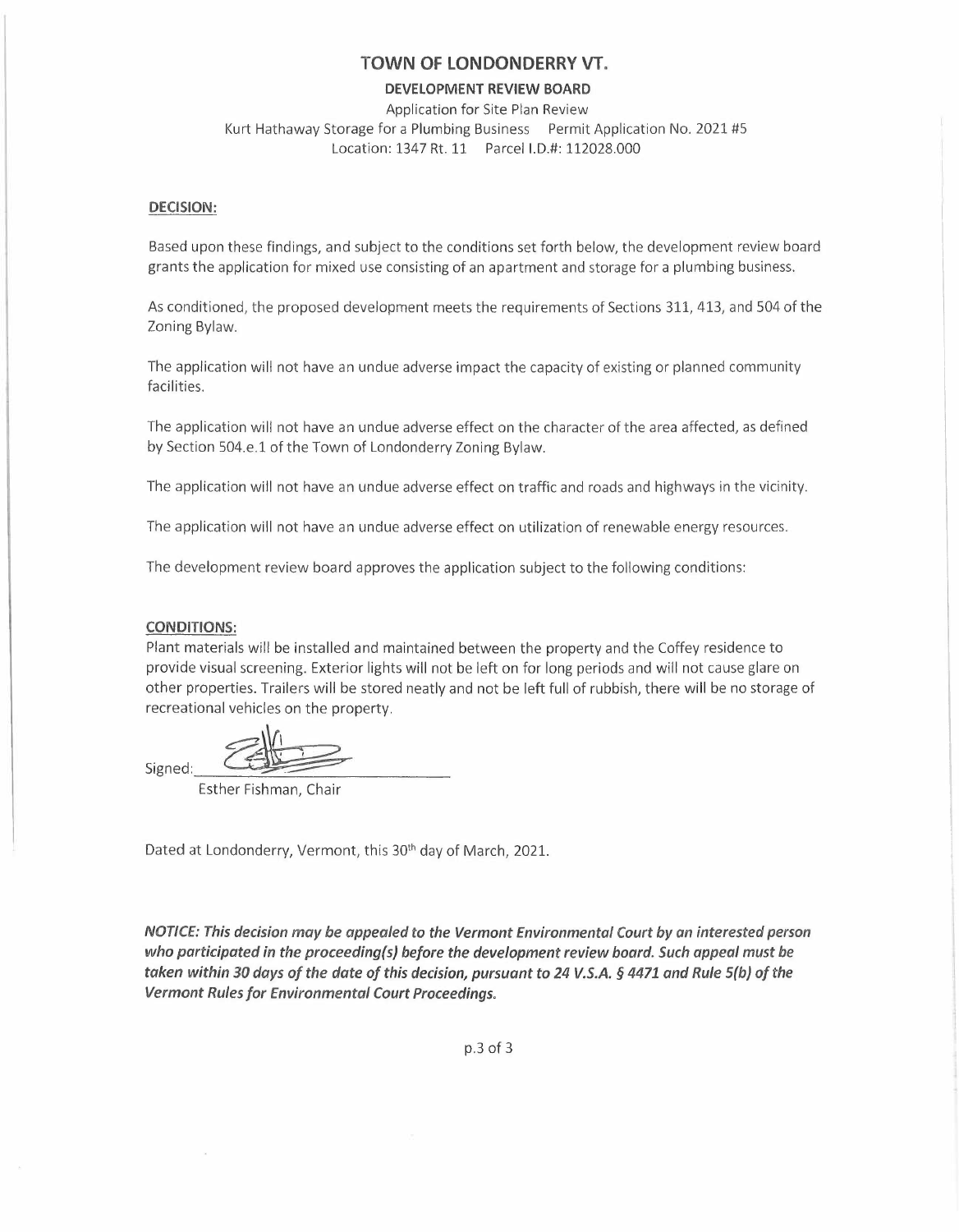# APPLICATION FOR SITE PLAN REVIEW TOWN OF LONDONDERRY DEVELOPMENT REVIEW BOARD REDESIGN CONSTRUCTION INC 2430 MIDDLETOWN RD, PERMIT # 2021-3

#### **INTRODUCTION AND PROCEDURAL HISTORY**

This proceeding involves review of an application for conditional use and site plan review submitted by Redesign Construction Inc. under the Town of Londonderry Zoning Bylaw.

The application was received by Will Goodwin on 3/1/2021.

A copy of the application is available at the Londonderry Town Hall.

On 3/10/2021 notice of a public hearing was published in the Vermont Journal.

On 3/2/2021 notice of a public hearing was posted at the following places:

a. The municipal clerk's office.

b. 2430 Middletown Rd., which is within view of the public-right-of-way most nearly adjacent to the property for which the application was made.

c. The North and South Londonderry Post Offices

On 3/2/2021 a copy of the notice of a public hearing was mailed to the applicant.

On 3/2/2021 a copy of the notice of public hearing was mailed to the owners of properties adjoining the property subject to the application.

The application was considered by the development review board at a public hearing on 3/17/2021.

The development review board reviewed the application under the Town of Londonderry Zoning Bylaw, as amended 2009 (the Zoning Bylaw).

Present at the hearing were the following members of the development review board: Esther Fishman chair, Paul Abraham, Terry Hill, Chris Lasalle, Bob Maisey, Dennis Pinkernel.

Also attending were Sharon Crossman Planning Commission member, Nash Lancaster who is interested in joining the D.R.B., Josh Wengerd applicant, Kurt Hathaway and Preston Hathaway who were presenting a different application, and Bruce and Susan Coffee, parties interested in a separate application.

During the course of the hearing the following exhibits were submitted to the Development Review Board: a site plan, a zoning application, a site plan checklist, and a conditional use worksheet.

These exhibits are available at: The Londonderry Town Offices or by contacting the Zoning Administrator.

P.1 of 3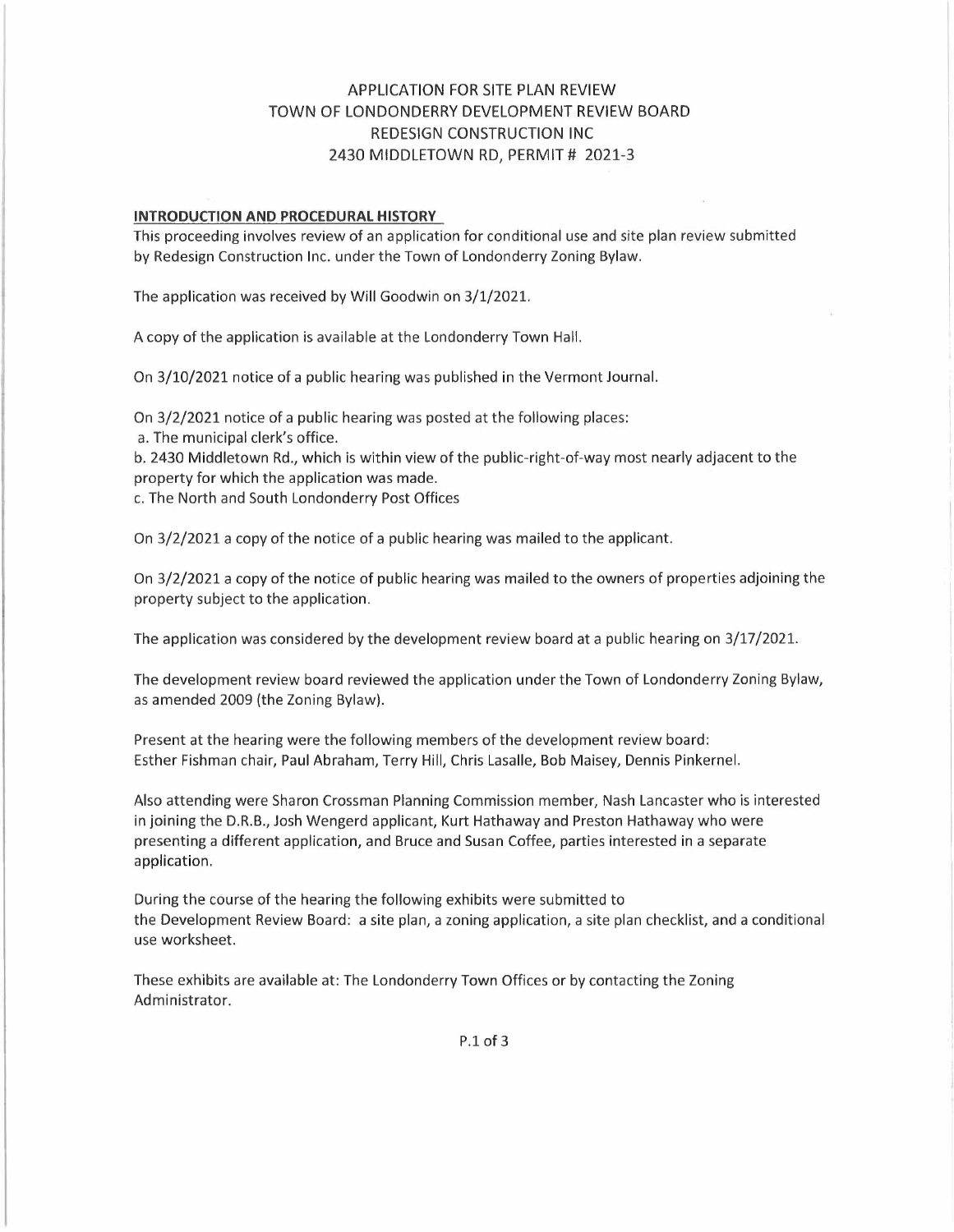# APPLICATION FOR SITE PLAN REVIEW TOWN OF LONDONDERRY DEVELOPMENT REVIEW BOARD REDESIGN CONSTRUCTION INC 2430 MIDDLETOWN RD, PERMIT # 2021-3

#### **FINDINGS**

Based on the application, testimony, exhibits, and other evidence the development review board sites the following findings:

The applicant seeks a permit to turn a two-family structure into one apartment and one office. Site Plan Review is requested for the project as a mixed use as that term is defined in section 311 of the Zoning Bylaw

The subject property is a 1.5-acre parcel located at 2430 Middletown Rd in the Town of Londonderry (tax map parcel no. 06-20-22).

The property is more fully described in a deed recorded at Book 73, Page 372, of the Town of Londonderry Land Records.

The property is located in the V.C. District as described on the Town of Londonderry Zoning Map on record at the Town of Londonderry municipal office and section 200 of the Zoning Bylaw.

The application requires review under the following sections of the Town of Londonderry Zoning Bylaw: 311, 413, 504.

Both uses, an apartment and a business office, are permitted uses in the Village Commercial district.

The proposed project will not add significant amount of traffic.

There exist 4 parking spaces which is adequate for the apartment and a maximum of two people using the office. There is space for more parking spots if the minimum number is not enough, but not along the driveway, which was a parking area in the original parking plan.

There is a paved loading area.

The proposed project preserves historic structures, and the traditional compact village development pattern.

Exterior Lighting will be left off as much as is practical and will be aimed to prevent glare on other properties.

p.2.of 3